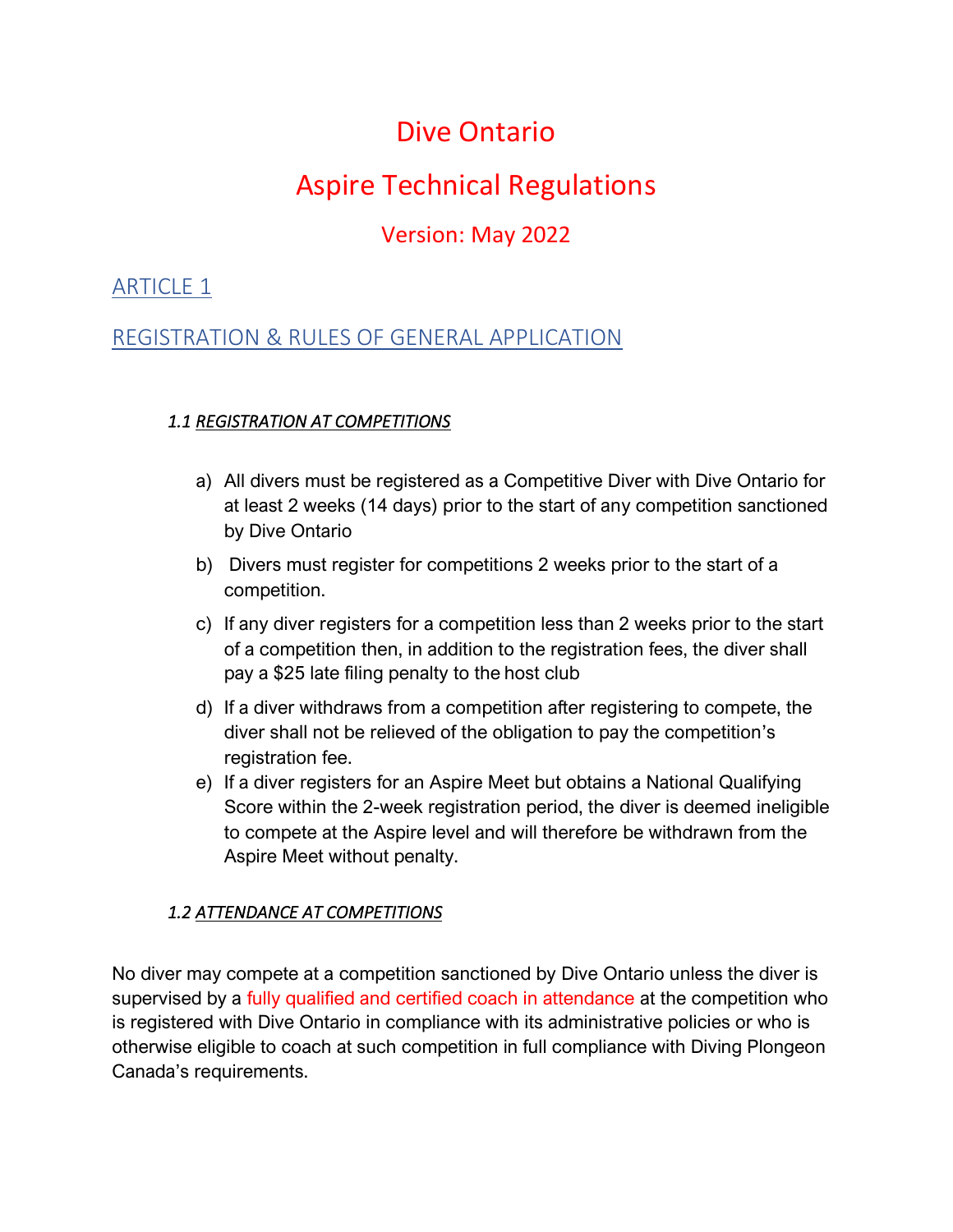For greater certainty, where a coach is registered with Dive Ontario, but is not a "Fully-Qualified Coach" as defined in Dive Ontario's Administrative Polices, a written request from the Club who is not in compliance must be made to the VP Sport Performance two (2) weeks in advance of a competition. VP Sport Performance will have the discretion to authorize such coach to be on deck and be supervised by a Fully Qualified Coach in attendance. VP Sport Performance will notify the attending Meet Referee of such coach.

## ARTICLE 2

## ASPIRE COMPETITIONS

# 2.1

- A) Aspire competitions are open to all registered competitive divers. A group D or group C level diver who has achieved a national qualifying score in the 1m event (only) may compete in an Aspire Competition. A group D or group C diver who has achieved a single national qualifying score in the 3m or platform event for that diving season are no longer eligible to compete in an Aspire event. In all other Age Groups, those who have achieved a single national qualifying score in ANY event are no longer eligible to compete in an Aspire event.
- B) At any Ontario Aspire competition, an age group diver may compete only in his or her age group events, save and except age group "E" divers who may compete in either the "E" or the "D" age group on each board, but not both.
- C) At any Aspire competition other than the Ontario Aspire Provincials, the host club shall have the discretion to include:
	- **(i)** Aspire II and Aspire I
	- **(ii)** Age Group E events
	- **(iii)** Masters events
- D) Except as otherwise specifically set out herein, all rules set forth in the Diving Plongeon Canada **Rulebook** shall apply to Aspire competitions in Ontario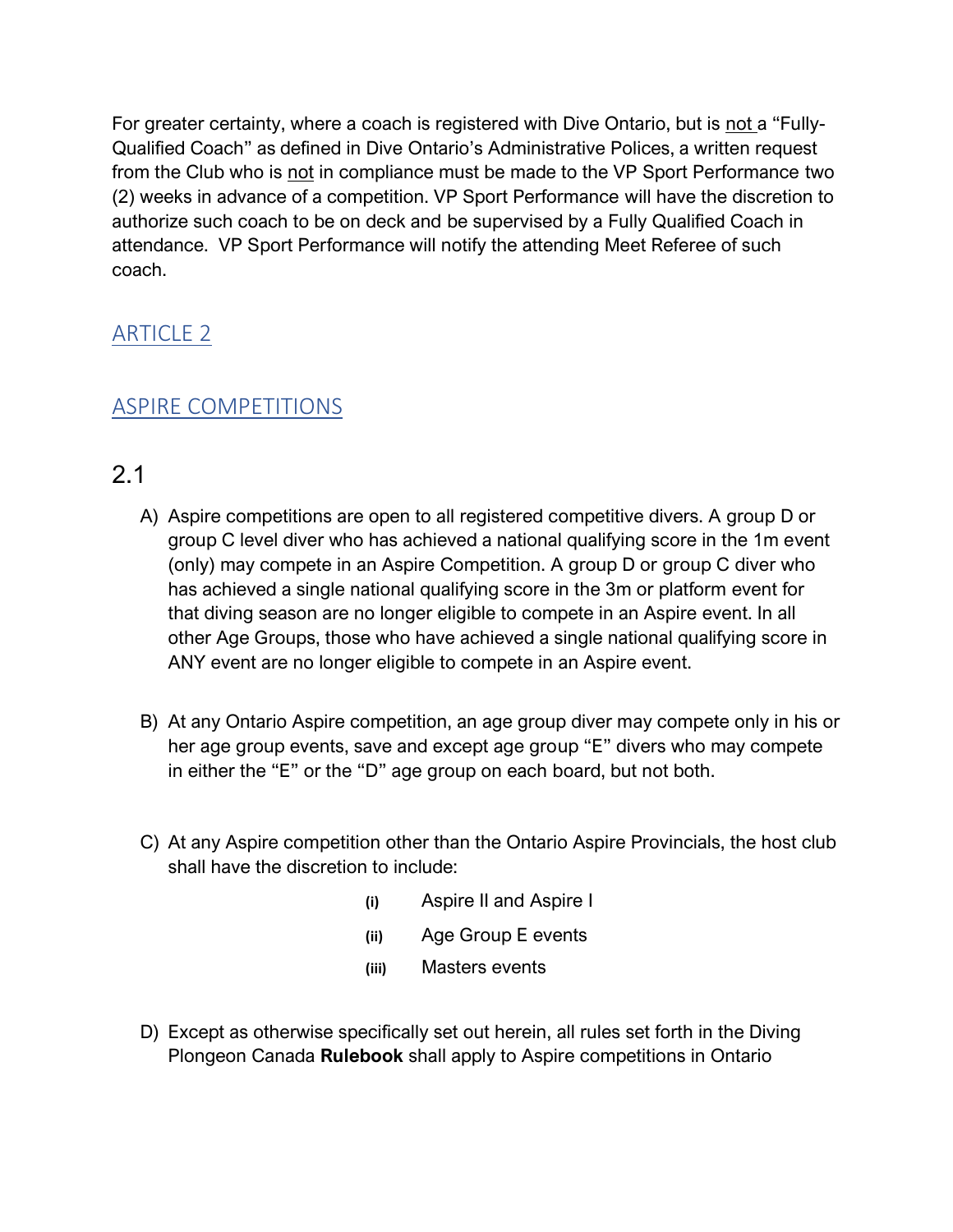# 2.2 INVITATIONAL COMPETITIONS

Dive Ontario sanctioned invitationals must use the Dive Ontario Rules and Meet Package template. Clubs may host unsanctioned invitational competitions; however, they will not be entitled to any monetary or non-monetary support from Dive Ontario (i.e. grants or official costs). Participation at any invitational competition is by invitation of the host club or organization. For unsanctioned invitational **Diving Plongeon Canada Rulebook** & Dive Ontario rules may or may not be applied in whole or in part at the discretion of the host club or organization.

# ARTICLE 3

### MEET MANAGEMENT

#### **3.1** *HOST CLUB RESPONSIBILITES*

Aspire Invitational Meet hosts shall use the standardized meet package available through Dive Ontario, which includes the proposed timetable, Aspire dive requirements and Dive Ontario logo. This package must be submitted to Dive Ontario for approval. Once approved, Dive Ontario will distribute to all member Clubs and Officials and post on the Dive Ontario website.

- Provide a facility in accord (for Aspire Provincials only) with Aspire Rules and pay all facility costs
- Provide volunteers to assist in the setup/tear down process.
- Provide a trained volunteer base for announcing, table workers and award ceremonies
- Provide hospitality and refreshments for Coaches & Judges
- Organize accommodation information
- Contact local media
- Operate concessions
- Submit the competition report (downloadable from the Dive Ontario website) within 15 days of the end of the competition. After 15 days, the Club will be fined \$100 per week for each week that the report is late and will not be eligible for hosting grant of \$650.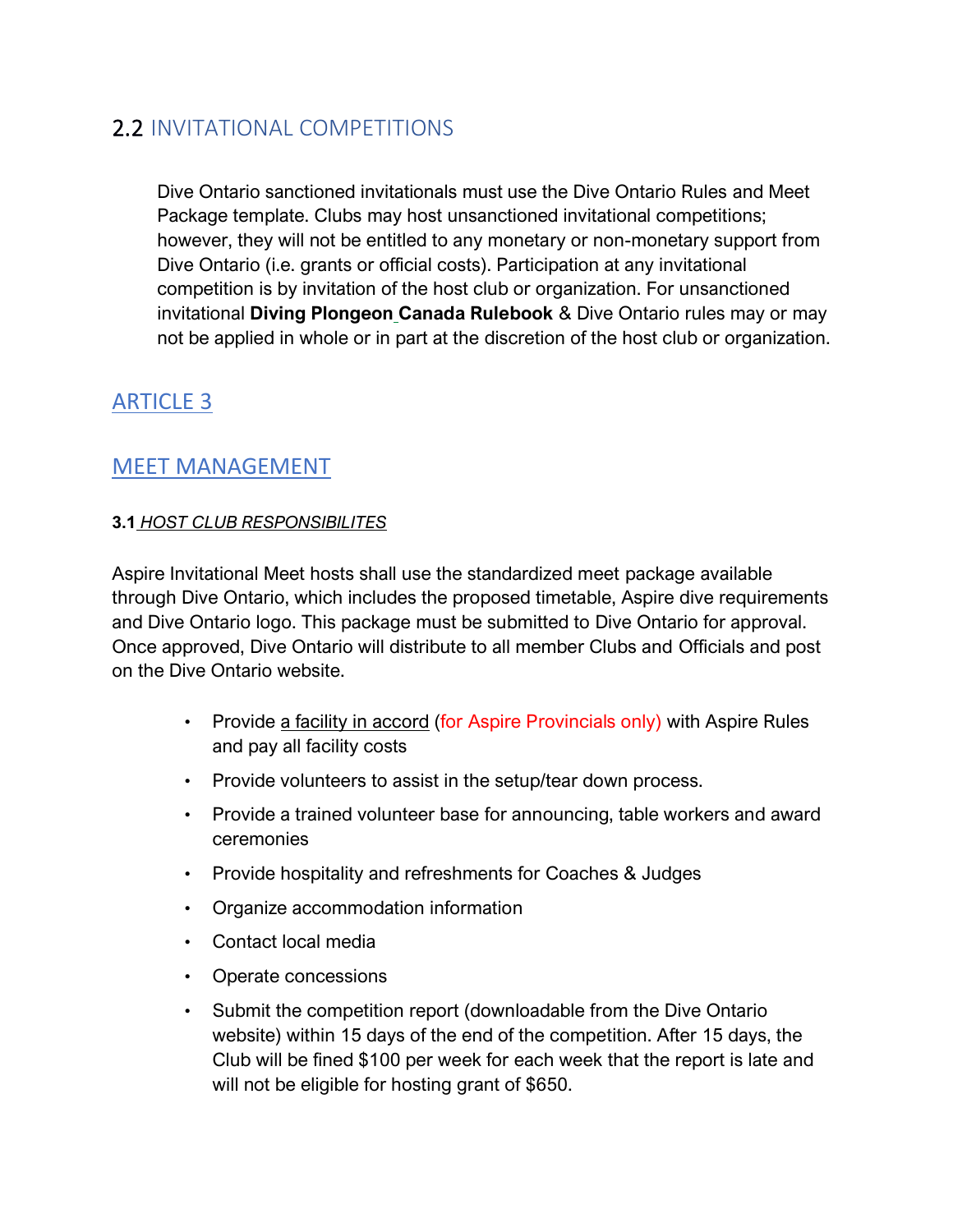#### **3.2** *DIVE ONTARIO RESPONSIBILITES (for Aspire Provincials only)*

Dive Ontario Board delegates responsibility for hosting the Ontario Aspire Provincial Championships according to the set rotation. The respective responsibilities of Dive Ontario and the host club shall be determined by agreement between Dive Ontario and the host club. The responsibilities of Dive Ontario will include:

- Select competition dates
- Prepare and distribute meet package to all Clubs, Diving Plongeon Canada and post on Dive Ontario website
- Prepare, post and distribute results
- Manage the meet
- Provide VP Sport Performance with results to calculate the team points for the order of diving clubs. For Aspire Provincials, Tower events are not included in the calculation of Team Points.
- Provide hosting grant
- Provide diver awards medals  $(1^{st} 3^{rd})$  and ribbons  $(4^{th} 6^{th})$
- Provide VP Sport Performance with results to calculate the Outstanding Diver and Coach of the Year points
- Collect the provincial portion of the event entry fee as established by Dive Ontario (see Administration Policies)
- Establish registration and event fees in accordance with Article 10
- The Meet Manager will provide Dive Ontario and Diving Plongeon Canada with the meet results for posting on both websites, for all Provincial Championships.
- For all Invitational Competitions, the host club must forward the meet results to Dive Ontario within fifteen (15) days.
- If the meet results are not received in the Dive Ontario office within15 days from the last day of the competition, there will be a weekly penalty of \$100 deducted from the hosting grant until the results are received
- (See also Administrative Policies)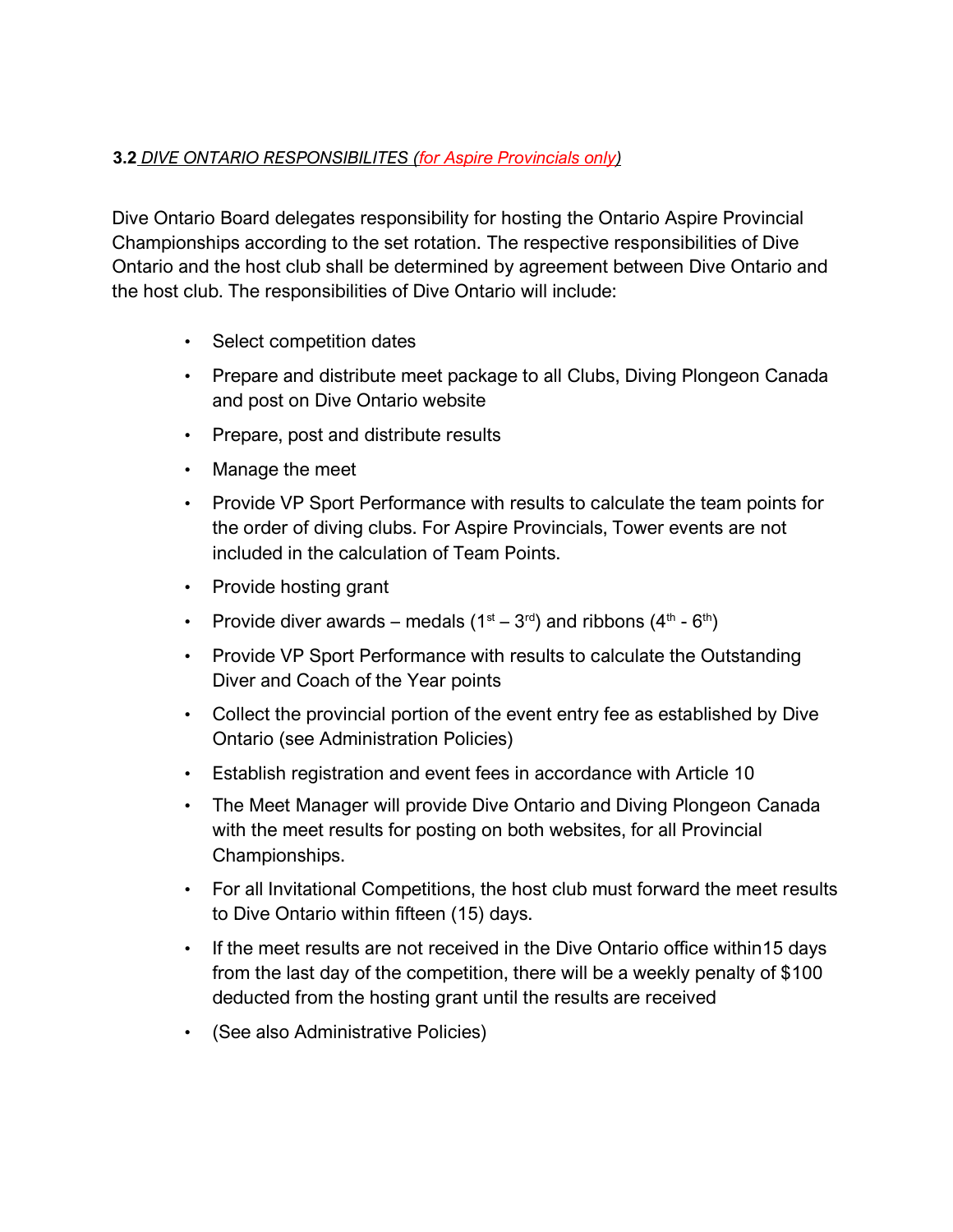### ARTICLE 4

### ASPIRE ONTARIO PROVINCIAL CHAMPIONSHIPS

### *4.1 RULES*

- (i) The Dive Ontario Rules set forth shall apply to the Aspire Provincial Championships in Ontario, as well as regulations relating to competition fees, and dive requirements, which shall be governed exclusively by provincial regulation.
- (ii) Any diver who achieves a National qualifying score in the 3m or platform event for the Junior Elite Nationals or the Junior Development Nationals is not eligible to compete at the Ontario Aspire Provincials in that Dive year. Should a Group D or Group C diver achieve a 1m National Qualifying score and no other qualifying score on another event, that diver may compete at the Aspire Provincial Championships.
- (iii) The Ontario Aspire Provincial Championships shall include competitions on the 1 metre and 3 metre springboards along with platforms which include 3m, 5m and 7.5m where facilities exist. Aspire Provincials may be held in a facility that does not have a 7. Platform, in which case 7.5 would not be possible. (in accordance with Aspire Rules)
- (iv) For 2021/2022 both Aspire I and Aspire II events will be included in the Aspire Provincial Championships.

#### *4.2 AWARDS*

- (i) Dive Ontario will provide medals for presentation to the first, second and third place finishers in each event at the Aspire Provincial Championships
- (ii) Dive Ontario will provide ribbons for presentation to the fourth, fifth and sixth place finishers in each event at the Ontario Aspire Provincial Championships
- (iii) Out-of-province divers shall be entitled to receive any medals or ribbons which they earn as a result of their placing in the events.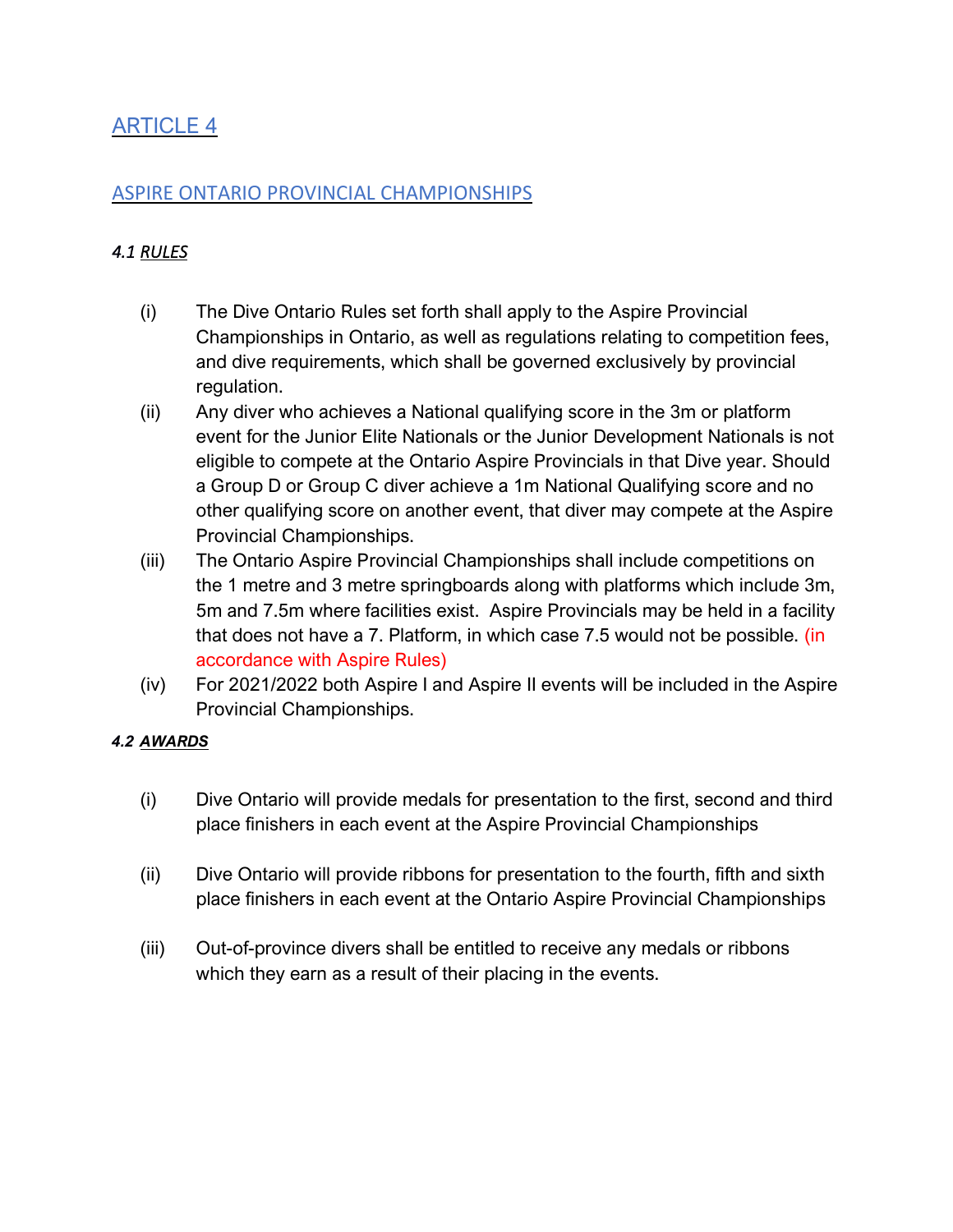#### *4.3 OUTSTANDING DIVER AWARDS*

Outstanding Diver awards will be presented to the top diver from each age group at the AGM Awards Night.

The recipient of the Outstanding Diver award in each category shall be the eligible diver who accumulates the highest number of points by adding each diver's total point score from 1m, 3m, and Platform events in the applicable age group at the Aspire Provincial Championships.

#### **4.4** *OUTSTANDING COACH AWARDS*

The Outstanding Coach of the Year shall be the coach who accumulates the most points at the Aspire Provincials, where each athlete named as the Outstanding Diver represents one point.

In the event of a tie, more than one coach will receive recognition.

This coach(es) will be named "Aspire Coach of the Year".

Article 5 **Aspire Dive Requirements 5.1**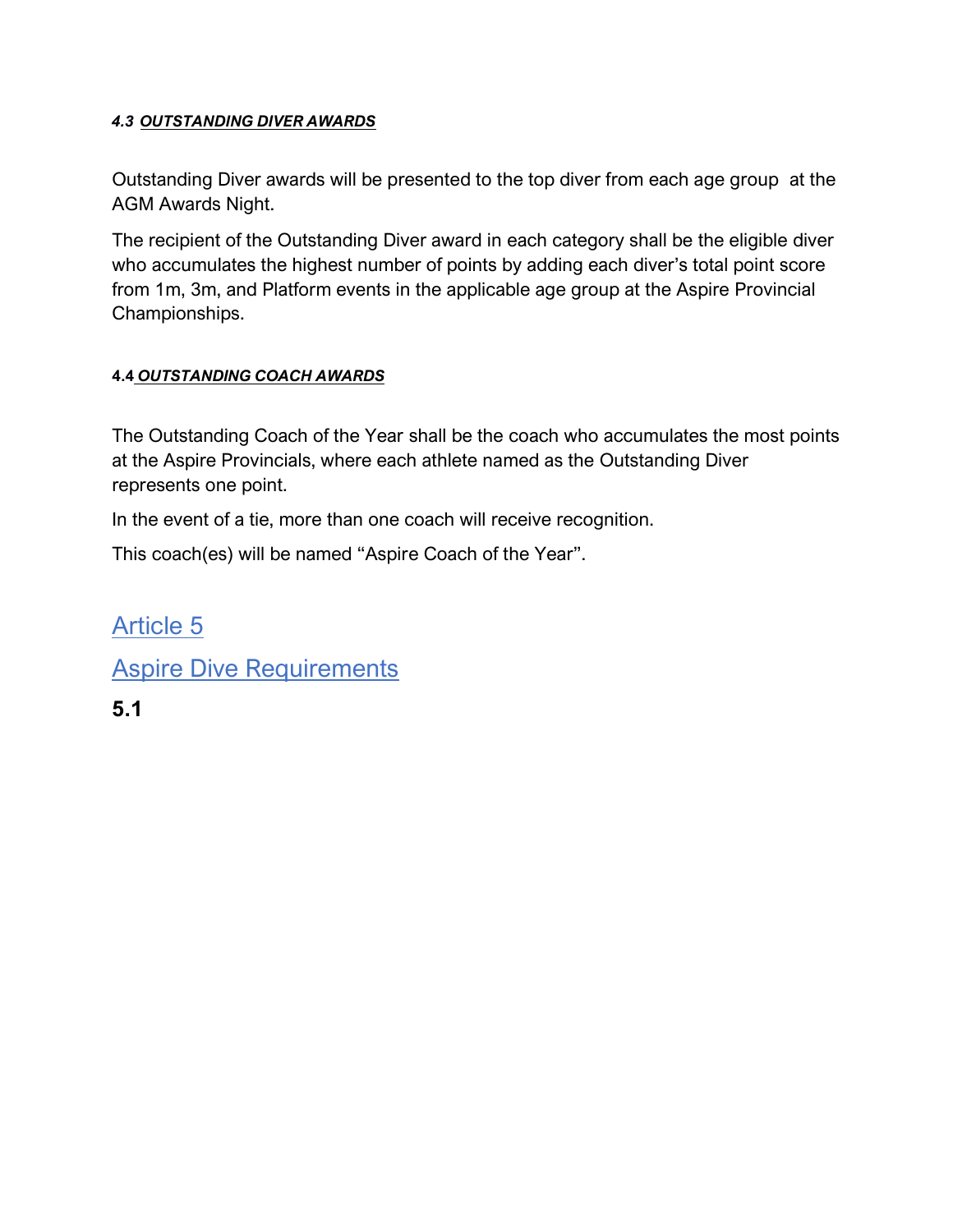#### **Aspire - Group E**

|                      |                                      | Aspire E 1m - 6 Skills                                                                                    |                                        | Aspire E 3m - 6 Skills |                                      |                                                                                                           |                                 |                      | Aspire E Platform - 6 Skills         |                                                                                                                                                                                                                     |                                 |  |
|----------------------|--------------------------------------|-----------------------------------------------------------------------------------------------------------|----------------------------------------|------------------------|--------------------------------------|-----------------------------------------------------------------------------------------------------------|---------------------------------|----------------------|--------------------------------------|---------------------------------------------------------------------------------------------------------------------------------------------------------------------------------------------------------------------|---------------------------------|--|
| <b>Dive</b><br>Order | Dive #                               | Special Rules.                                                                                            | <b>DD</b>                              | Order                  | Dive Dive #                          | <b>Special Rules</b>                                                                                      | <b>DD</b>                       | <b>Dive</b><br>Order | Dive #                               | <b>Special Rules</b><br>All dives may be performed<br>on 3m or 5m*                                                                                                                                                  | <b>DD</b>                       |  |
| 1                    | Hurdle<br>100C                       | Hurdle with or without<br>armswing<br>Arms must be up for entry<br>If arms are down for entry,<br>max 4.5 | 1.0                                    | $\mathbf 1$            | Hurdle<br>100C                       | Hurdle with or without<br>armswing<br>Arms must be up for entry<br>If arms are down for entry,<br>max 4.5 | 1.0                             | $\mathbf{1}$         | 100C                                 | Standing, with or without<br>armswing<br>Arms must be up for entry<br>If performed with an approach<br>OR if arms are down for entry<br>OR if performed with an<br>approach and arms are down<br>for entry, max 4.5 | 1.0                             |  |
| $\mathbf{2}$         | 200A                                 | Standing, with or without<br>armswing<br>Arms must be up for entry                                        | 1.0                                    | $\mathbf{2}$           | 200A                                 | Standing, with or without<br>armswing<br>Arms must be up for entry                                        | 1.0                             | $\overline{2}$       | 200A                                 | Standing, with or without<br>armswing<br>Arms must be up for entry                                                                                                                                                  | 1.0                             |  |
| 3                    | 001B                                 | 001A or 001A - arms up or to side<br>001C or 001C - seated, grabbing tuck<br>001B - standing              | 1.2<br>1.2 <sub>2</sub><br>1.2         | 3                      | 001A or<br>001B                      | 001A - arms up or to side<br>001C or 001C - seated, grabbing tuck<br>001B - standing                      | 1.2<br>1.2<br>1.2               | 3                    | 001A or<br>001C or<br>001B           | 001A - arms up or to side<br>001C - seated, grabbing tuck<br>001B - standing                                                                                                                                        | 1.2<br>1.2<br>1.2               |  |
|                      | 002C                                 | 002A or 002A - Arms up or down                                                                            | 1.2<br>1.2                             |                        | 002A or<br>002C                      | 002A - Arms up or down                                                                                    | 1.2<br>1.2                      |                      | 002A or<br>002C                      | 002A - Arms up or down                                                                                                                                                                                              | 1.2<br>1.2                      |  |
|                      | 101C<br>201C<br>301C<br>401C<br>103C | Diver may choose 102C or<br>103C, not both<br>102C or 102C arms must be down for<br>entry                 | 1.6<br>1.6<br>1.6<br>1.6<br>0.1<br>1.6 |                        | 101C<br>201C<br>301C<br>401C<br>103C |                                                                                                           | 1.6<br>1.6<br>1.6<br>1.6<br>1.6 |                      | 101C<br>201C<br>301C<br>401C<br>103C |                                                                                                                                                                                                                     | 1.6<br>1.6<br>1.6<br>1.6<br>1.6 |  |
| 4                    |                                      | May not repeat dive #3<br>See dive 3 for divers and rules                                                 |                                        | 4                      |                                      | May not repeat dive #3<br>See dive 3 for dives and rules                                                  |                                 | 4                    |                                      | May not repeat dive #3<br>See dive 3 for dives and rules                                                                                                                                                            |                                 |  |
| 5                    |                                      | May not repeat dive #3 or #4<br>See dive 3 for divers and rules                                           |                                        | 5                      |                                      | May not repeat dive #3 or #4<br>See dive 3 for dives and rules                                            |                                 | 5                    |                                      | May not repeat dive #3 or #4<br>See dive 3 for dives and rules                                                                                                                                                      |                                 |  |
| 6                    |                                      | May not repeat dive #3, #4, or<br>#5<br>See dive 3 for divers and rules                                   |                                        | 6                      |                                      | May not repeat dive #3, #4, or<br>#5<br>See dive 3 for dives and rules                                    |                                 | 6                    |                                      | May not repeat dive #3, #4, or<br>#5<br>See dive 3 for dives and rules                                                                                                                                              |                                 |  |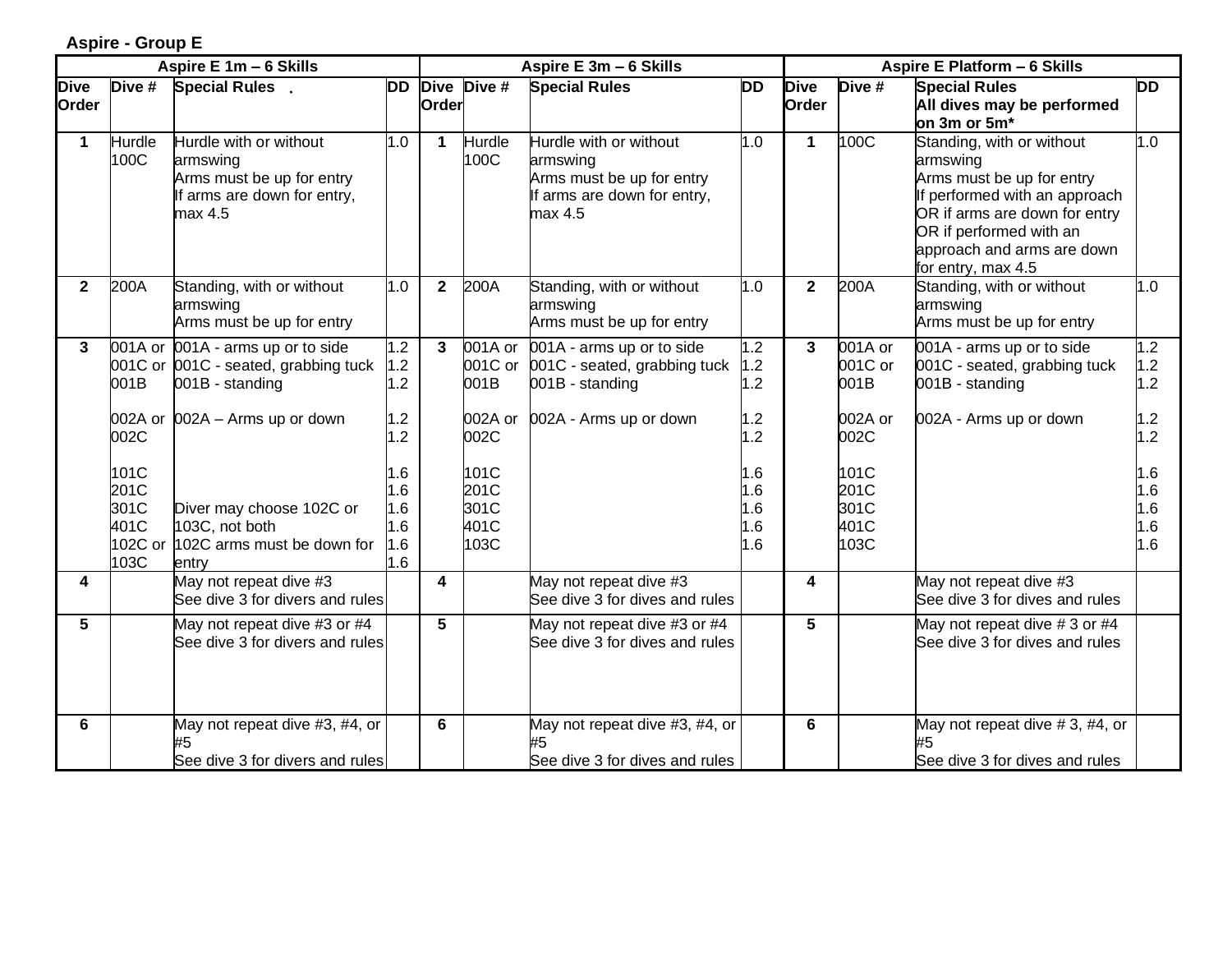#### **Notes:**

- **Hurdle may be performed with or without armswing**
- **Any hurdle must be maximum 1 step "standard" hurdle, no "hop" hurdle allowed**
	- o **Max 4 ½ for hop hurdle (unsatisfactory dive)**
- **001 A and B may be performed with arms in closed/entry position or open position**
- **No Dive # may be repeated**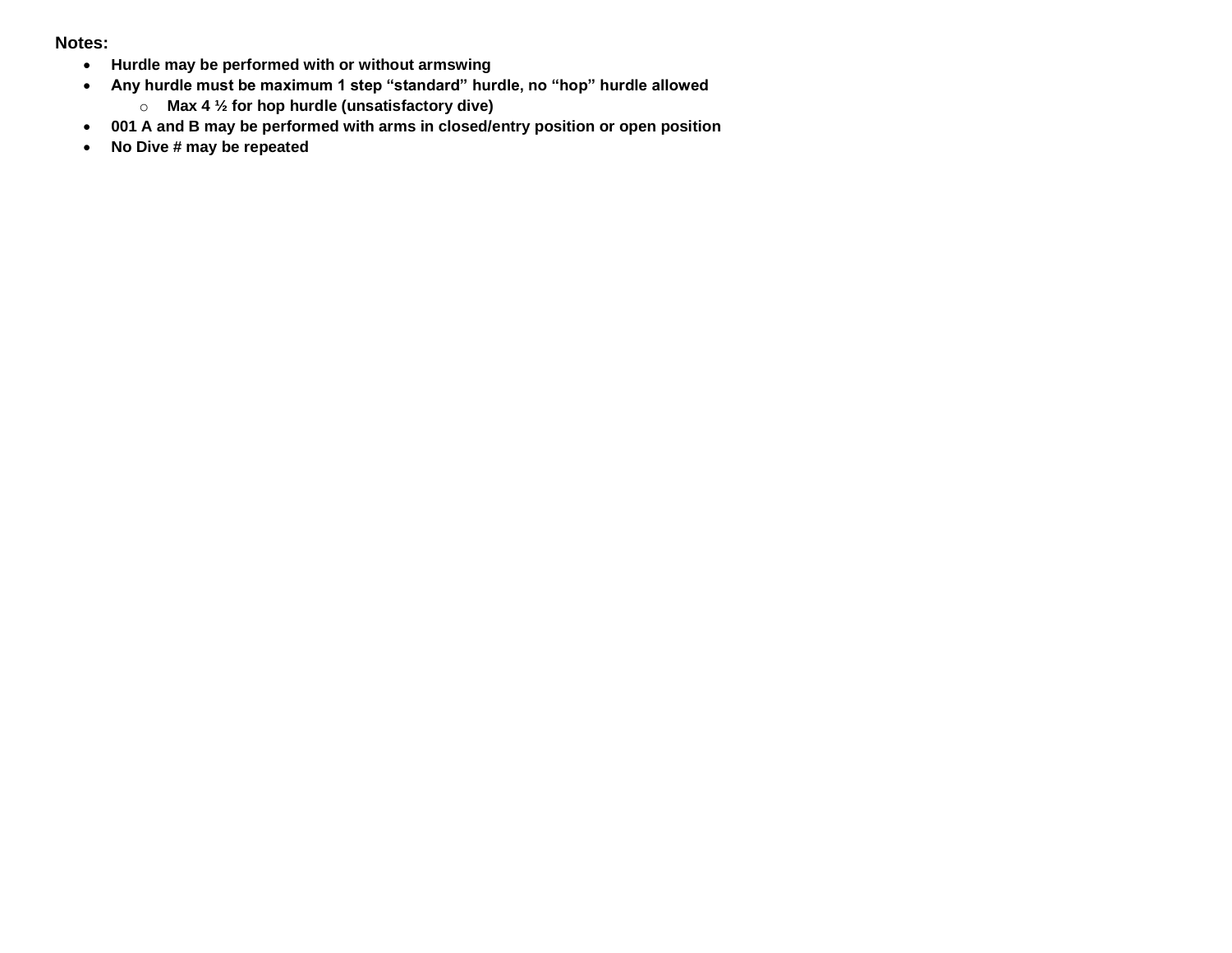**Aspire II - Group D**

|                      | Aspire II D 1m - 5 Skills                                  |                                                                                                |     |                      |                                                 | Aspire II D 3m - 5 Skills                                | Aspire II D Platform - 6 Skills |                         |                                                              |                                                                                                                                                                                                           |            |
|----------------------|------------------------------------------------------------|------------------------------------------------------------------------------------------------|-----|----------------------|-------------------------------------------------|----------------------------------------------------------|---------------------------------|-------------------------|--------------------------------------------------------------|-----------------------------------------------------------------------------------------------------------------------------------------------------------------------------------------------------------|------------|
| <b>Dive</b><br>Order | Dive #                                                     | <b>Special Rules</b>                                                                           | DD  | <b>Dive</b><br>Order | Dive #                                          | <b>Special Rules</b>                                     | DD                              | <b>Dive</b><br>Order    | Dive #                                                       | <b>Special Rules</b><br>All dives may be performed<br>on 3m or 5m*                                                                                                                                        | DD         |
| $\mathbf{1}$         | 101C<br>101B                                               |                                                                                                | 1.6 | $\mathbf{1}$         | 101C<br>101B                                    |                                                          | 1.6                             | $\mathbf{1}$            | 001C/B                                                       | 001B is front fall pike - to be<br>performed from feet                                                                                                                                                    | 1.6        |
| $\mathbf{2}$         | 201C<br>301C                                               |                                                                                                | 1.6 | $\mathbf{2}$         | 201C<br>301C                                    |                                                          | 1.6                             | $\mathbf{2}$            | 002C/A                                                       |                                                                                                                                                                                                           | 1.6        |
| $\mathbf{3}$         | 401C<br>401B                                               |                                                                                                | 1.6 | 3                    | 401C<br>401B                                    |                                                          | 1.6                             | $\overline{\mathbf{3}}$ | 101C/B                                                       |                                                                                                                                                                                                           | 1.6        |
| 4                    | 201C or<br>301C<br>102C or<br>103C<br>202C<br>302C<br>402C | 201C or 301C (not repeated $1.6$<br>from above)<br>Divers may choose 102C or<br>103C, not both |     | 4                    | 201C or<br>301C<br>103C<br>203C<br>303C<br>403C | 201C or 301C (not repeated<br>from above)                | 1.6                             | $\overline{\mathbf{4}}$ | 401C/B                                                       |                                                                                                                                                                                                           | 1.6        |
| 5                    |                                                            | May not repeat dive #4<br>See dive 4 for dives and<br>rules                                    | 1.6 | 5                    |                                                 | May not repeat dive #4<br>See dive 4 for dives and rules | 1.6                             | $5\phantom{.0}$<br>6    | 201C<br>301C<br>103C<br>402C or<br>403C<br>600A or<br>612C/B | Divers may choose 402C or<br>403C, not both.<br>402C may only be performed<br>on the 3m platform<br>Divers may choose 600 or 612,<br>not both<br>May not repeat dive #5<br>See dive 5 for dives and rules | 1.6<br>1.6 |

**Notes:** 

• **Hurdle may be performed with or without armswing** 

• **Any hurdle must be maximum 4 step "standard" hurdle, no "hop" hurdle allowed**

o **Max 4 ½ for hop hurdle (unsatisfactory dive)**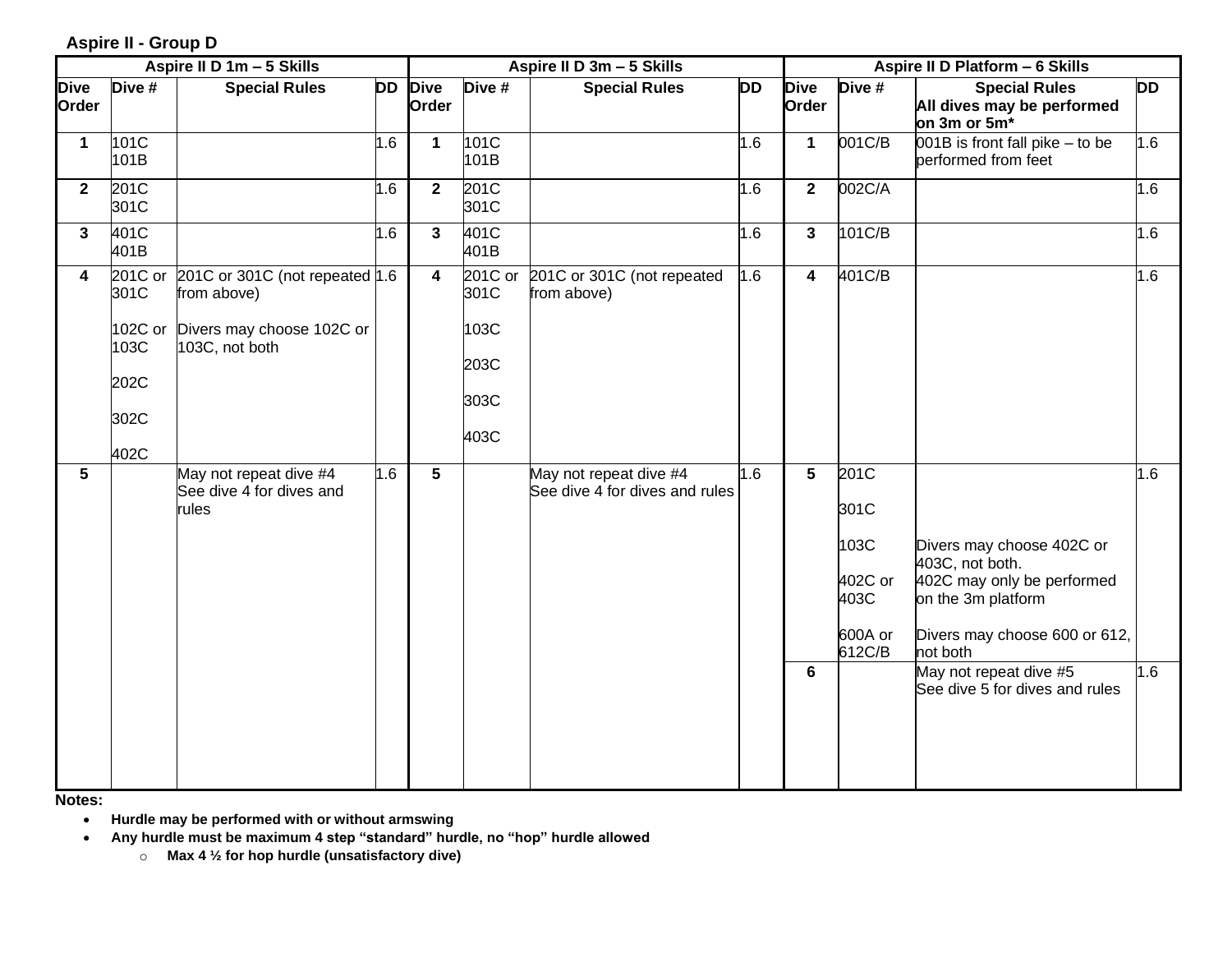#### **Aspire I - Group D**

|                      |                         | Aspire I D 1m - 6 Skills                                                                                                             |           |                         |                              | Aspire I D 3m - 5 Skills                                                                                                              |           | Aspire I D Platform - 4 Skills |        |                                                                    |           |
|----------------------|-------------------------|--------------------------------------------------------------------------------------------------------------------------------------|-----------|-------------------------|------------------------------|---------------------------------------------------------------------------------------------------------------------------------------|-----------|--------------------------------|--------|--------------------------------------------------------------------|-----------|
| <b>Dive</b><br>Order | $\overline{D}$ ive #    | <b>Special Rules</b>                                                                                                                 | <b>DD</b> | <b>Dive</b><br>Order    | Dive #                       | <b>Special Rules</b>                                                                                                                  | <b>DD</b> | <b>Dive</b><br>Order           | Dive # | <b>Special Rules</b><br>All dives may be performed<br>on 3m or 5m* | <b>DD</b> |
| $\mathbf 1$          | step<br>hurdle<br>100B  | Hurdle may be<br>performed with or<br>without armswing and<br>arms must be up for<br>entry<br>If arms are down for<br>entry, max 4.5 | 1.6       | $\mathbf{1}$            | Hurdle<br>100A               | Hurdle may be performed 1.6<br>with or without armswing<br>and arms must be up for<br>entry<br>If arms are down for entry,<br>max 4.5 |           | $\mathbf 1$                    | 001C/B | 001B is front fall in pike<br>performed from feet                  | 1.6       |
| $\overline{2}$       | 200A                    |                                                                                                                                      | 1.6       | $\overline{\mathbf{2}}$ | 002A                         | 002A may be performed<br>with arms up                                                                                                 | 1.6       | $\mathbf{2}$                   | 002C/A |                                                                    | 1.6       |
| $\mathbf{3}$         | 101C                    |                                                                                                                                      | 1.6       | $\overline{\mathbf{3}}$ | 101C                         |                                                                                                                                       | 1.6       | $\mathbf{3}$                   | 101C   |                                                                    | 1.6       |
| 4                    | 401C                    |                                                                                                                                      | 1.6       | 4                       | 201C<br>301C<br>103C<br>401C |                                                                                                                                       | 1.6       | $\overline{\mathbf{4}}$        | 401C   |                                                                    | 1.6       |
| $5\phantom{.0}$      | 201C<br>301C<br>102C or | Divers may choose 102                                                                                                                | 1.6       | $5\phantom{.0}$         |                              | May not repeat dive #4<br>See dive 4 for dives and<br>rules                                                                           | 1.6       |                                |        |                                                                    |           |
|                      | 103C<br>402C            | or 103, not both                                                                                                                     |           |                         |                              |                                                                                                                                       |           |                                |        |                                                                    |           |
| 6                    |                         | May not repeat dive<br>#5<br>See dive 5 for dives<br>and rules                                                                       | 1.6       |                         |                              |                                                                                                                                       |           |                                |        |                                                                    |           |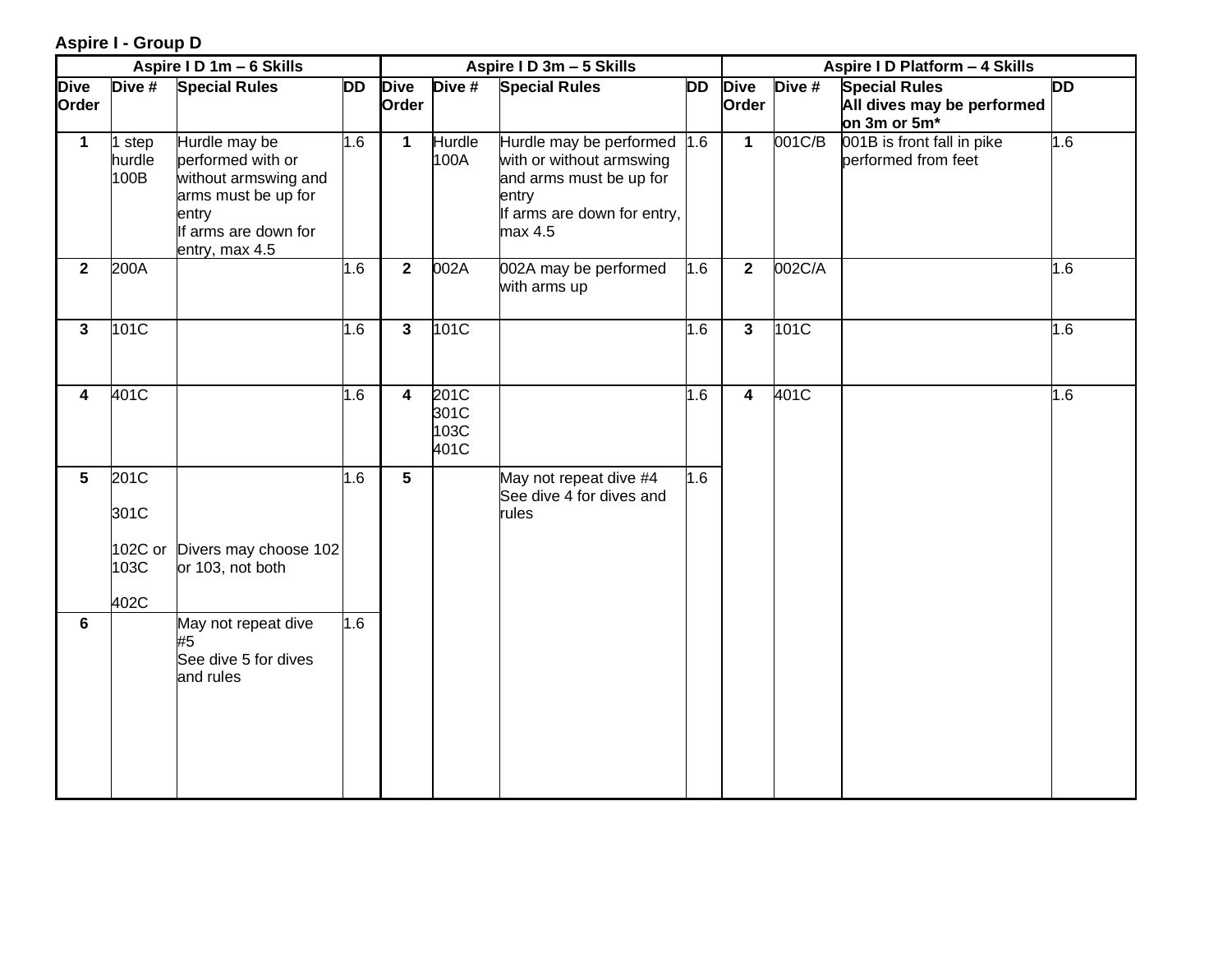**Aspire II - Group C**

|                      |                  | Aspire II C 1m - 6 Skills                                                               |             |                      |                             | Aspire II C 3m - 6 Skills                                                         | Aspire II C Platform - 6 Skills |                         |                                       |                                                                                                                                     |                                       |
|----------------------|------------------|-----------------------------------------------------------------------------------------|-------------|----------------------|-----------------------------|-----------------------------------------------------------------------------------|---------------------------------|-------------------------|---------------------------------------|-------------------------------------------------------------------------------------------------------------------------------------|---------------------------------------|
| <b>Dive</b><br>Order | Dive #           | <b>Special Rules</b>                                                                    | DD          | <b>Dive</b><br>Order | Dive #                      | <b>Special Rules</b>                                                              | <b>DD</b>                       | <b>Dive</b><br>Order    | Dive #                                | <b>Special Rules</b><br>All dives may be performed on<br>3m (only in invitational) or 5m<br>or 7.5m where facilities allow          | <b>DD</b>                             |
| $\mathbf 1$          | 101C/B<br>103C   |                                                                                         | 1.6         | $\blacktriangleleft$ | 101C/B<br>103C/B            |                                                                                   | 1.6                             | $\mathbf 1$             | 001B<br>101C/B<br>103C/B              | 3m platform and 001B to be<br>used only in invitational<br>competitions, not permitted at<br>Aspire Provincial Championships DD 1.6 | 001b only<br><b>DD 1.2</b><br>101/103 |
| $\mathbf{2}$         | 201C/B<br>301C/B |                                                                                         | 1.6         | $\mathbf{2}$         | 201C/B<br>301C/B            |                                                                                   | 1.6                             | $\overline{2}$          | 401C/B                                |                                                                                                                                     | 1.6                                   |
| 3                    | 401C/B           |                                                                                         | 1.6         | 3                    | 401C/B/A                    |                                                                                   | 0.1                             | $\mathbf{3}$            | 201C or<br>301C                       |                                                                                                                                     | 1.6                                   |
| 4                    | 104C             | 103C/B or 103 not repeated from<br>above. Diver may choose D.D<br>103 or 104, not both. | Fina $ 4 $  |                      | 105C                        | 103C/B or 103 not repeated from<br>above Diver may choose<br>103 or 105, not both | Fina<br>D.D                     | $\overline{\mathbf{4}}$ | 105C/B                                | 103C/B or 103 not repeated from above<br>Divers may choose 103 or 105,<br>not both                                                  | Fina D.D                              |
|                      | 201C/B<br>301C/B | 201C/B or 301C/B (not<br>repeated from above).                                          |             |                      | 301C/B                      | 201C/B or 201C/B or 301C/B (not<br>repeated from above)                           |                                 |                         | 201C or<br>301C                       | 201C or 301C Not repeated from<br>above                                                                                             |                                       |
|                      | 203C             |                                                                                         |             |                      | 203C                        |                                                                                   |                                 |                         | 203C/B                                |                                                                                                                                     |                                       |
|                      | 402C or<br>403C  | Diver may choose 402C<br>or 403C, not both                                              |             |                      | 303C                        |                                                                                   |                                 |                         | 303C                                  |                                                                                                                                     |                                       |
|                      | 5122D            | 5221D or Diver may choose 5122D<br>or 5221D, not both                                   |             |                      | 403C/D<br>5231D or<br>5132D | Diver may choose 5132D<br>or 5231D, not both                                      |                                 |                         | 403C/B<br>5231D or<br>5132D<br>612C/B | Diver may choose 5132D or<br>5231D, not both                                                                                        |                                       |
| $5\phantom{.0}$      |                  | May not repeat dive #4<br>See dive 4 for dives and<br>rules                             | Fina<br>D.D | 5                    |                             | May not repeat dive #4<br>See dive 4 for dives and<br>rules                       | Fina<br>D.D                     | $\overline{\mathbf{5}}$ |                                       | May not repeat dive #4<br>See dive 4 for dives and rules                                                                            | Fina D.D                              |
| 6                    |                  | May not repeat dive #4 or Fina<br>#5<br>See dive 4 for dives and<br>rules               | D.D         | 6                    |                             | May not repeat dive #4 or Fina<br>#5<br>See dive 4 for dives and<br>rules         | D.D                             | 6                       |                                       | May not repeat dive #4 or #5<br>See dive 4 for dives and rules                                                                      | Fina D.D                              |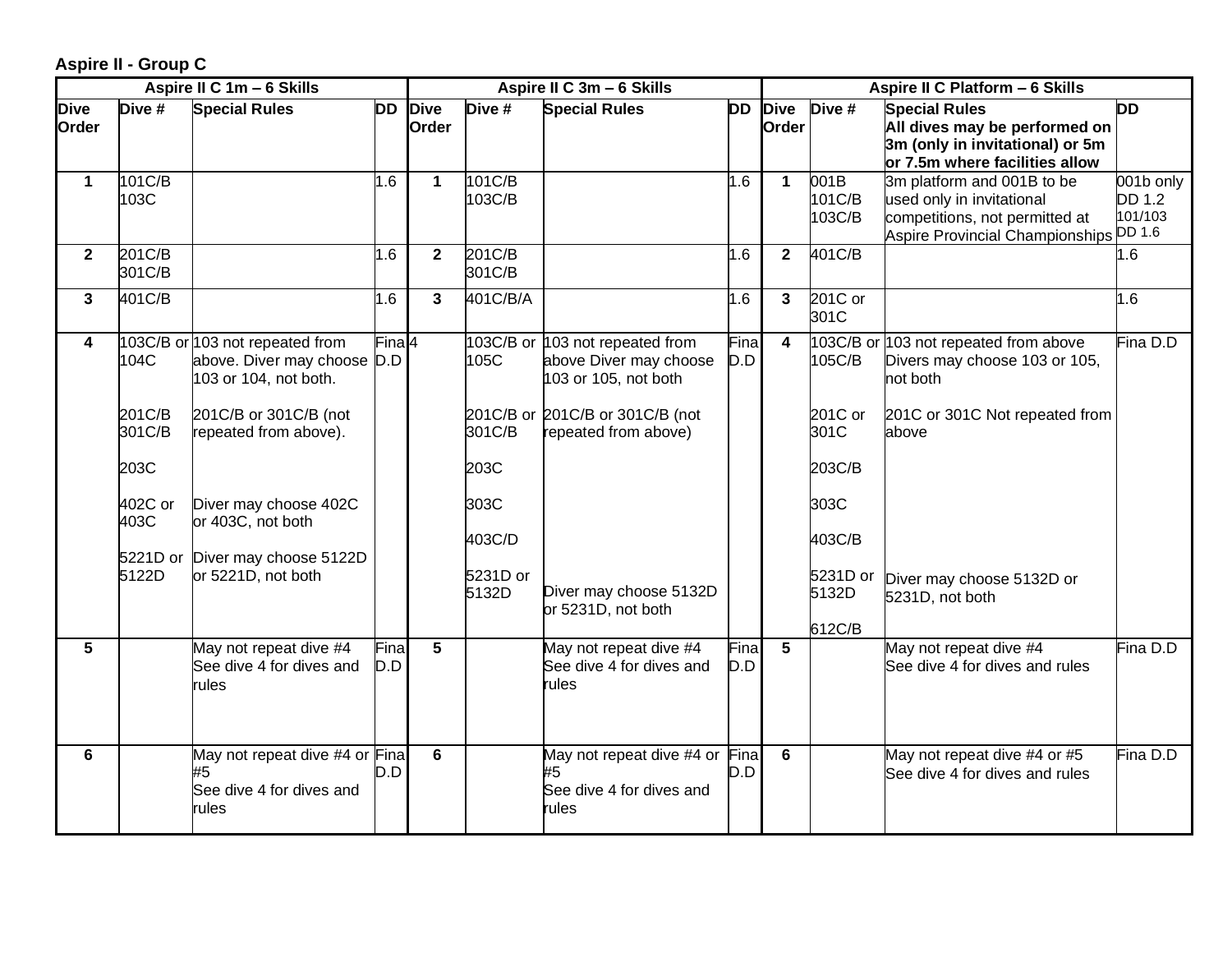#### **Aspire I Group C**

|                      |                                                            | Aspire I C 1m - 5 Skills                                                             |           |                         |                      | Aspire I C 3m - 6 Skills                                     |     | Aspire I C Platform - 4 Skills |        |                                                                    |           |
|----------------------|------------------------------------------------------------|--------------------------------------------------------------------------------------|-----------|-------------------------|----------------------|--------------------------------------------------------------|-----|--------------------------------|--------|--------------------------------------------------------------------|-----------|
| <b>Dive</b><br>Order | Dive #                                                     | <b>Special Rules</b>                                                                 | <b>DD</b> | <b>Dive</b><br>Order    | Dive #               | <b>Special Rules</b>                                         | DD  | <b>Dive</b><br>Order           | Dive # | <b>Special Rules</b><br>All dives may be performed<br>on 3m or 5m* | <b>DD</b> |
| 1                    | 101C/B                                                     |                                                                                      | 1.6       | $\mathbf{1}$            | 001B                 | 001B is front fall in pike, to 1.6<br>be performed from feet |     | $\mathbf{1}$                   | 001C/B | 001B is front fall in pike from<br>feet (from standing)            | 1.6       |
| $\mathbf{2}$         | 201C or<br>301C                                            |                                                                                      | 1.6       | $\mathbf{2}$            | 002A                 | 002A may be performed<br>with arms down or arms<br>up        | 1.6 | $\overline{2}$                 | 002C/A |                                                                    | 1.6       |
| 3                    | 401C/B                                                     |                                                                                      | 1.6       | $\mathbf{3}$            | 101C                 |                                                              | 1.6 | $\mathbf{3}$                   | 101C   |                                                                    | 1.6       |
| 4                    | 201C or<br>301C<br>102C or<br>103C<br>202C<br>302C<br>402C | 201C or 301C not<br>repeated from above<br>Divers may choose 102<br>or 103, not both | 1.6       | $\overline{\mathbf{4}}$ | 401C                 |                                                              | 1.6 | 4                              | 401C   |                                                                    | 1.6       |
| $5\phantom{1}$       |                                                            | May not repeat dive #4 $ 1.6 $<br>See dive 4 for dives<br>and rules                  |           | 5                       | 201C<br>301C<br>103C |                                                              | 1.6 |                                |        |                                                                    |           |
|                      |                                                            |                                                                                      |           | 6                       |                      | May not repeat dive #5<br>See dive 5 for dives and<br>rules  | 1.6 |                                |        |                                                                    |           |

- Hurdle may be performed with or without armswing
	- o Any hurdles must be maximum 4 step, "standard" hurdle (no "hop" hurdle allowed)
- Max  $4\frac{1}{2}$  for hop hurdle (unsatisfactory dive)
	- o 002A may be performed with arms down or arms up
- No Dive # is to be repeated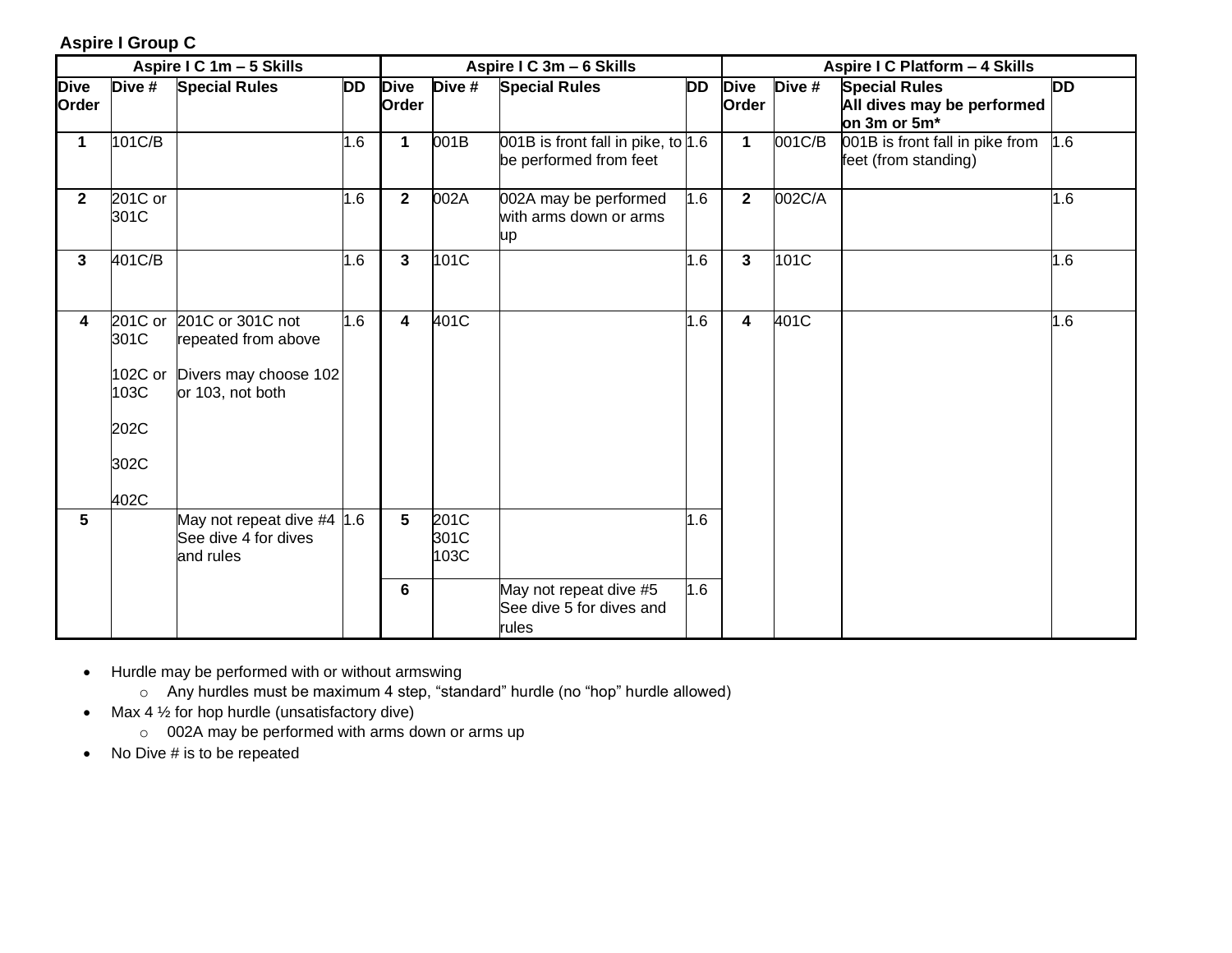#### **Aspire II Group B**

|                      | Aspire II B 1m - 7 Skills      |                                                                                  |             |                      |                             | Aspire II B 3m - 7 Skills                                                              |             | Aspire II B Platform - 6 Skills |                                 |                                                                                            |           |  |
|----------------------|--------------------------------|----------------------------------------------------------------------------------|-------------|----------------------|-----------------------------|----------------------------------------------------------------------------------------|-------------|---------------------------------|---------------------------------|--------------------------------------------------------------------------------------------|-----------|--|
| <b>Dive</b><br>Order | Dive #                         | <b>Special Rules</b>                                                             | DD          | <b>Dive</b><br>Order | Dive #                      | <b>Special Rules</b>                                                                   | DD          | <b>Dive</b><br>Order            | Dive #                          | <b>Special Rules</b><br>All dives may be performed on<br>5m or 7.5m where facilities allow | <b>DD</b> |  |
| 1                    | 101C/B<br>103C/B               |                                                                                  | 1.6         | $\blacktriangleleft$ | 101C/B<br>103C/B            |                                                                                        | 1.6         | $\mathbf{1}$                    | 101C/B<br>103C/B                |                                                                                            | 1.6       |  |
| $\mathbf{2}$         | 201C/B                         |                                                                                  | 1.6         | $\mathbf{2}$         | 201C/B                      |                                                                                        | 1.6         | $\mathbf{2}$                    | 201C/B<br>301C/B                |                                                                                            | 1.6       |  |
| 3                    | 301C/B                         |                                                                                  | 1.6         | 3                    | 301C/B                      |                                                                                        | 1.6         | 3                               | 401C/B<br>403C/B                |                                                                                            | $.6\,$    |  |
| 4                    | 401C/B                         |                                                                                  | 1.6         | 4                    | 401C/B<br>403C/B            |                                                                                        | 1.6         | 4                               | 103C/B or<br>105C/B             | 103C/B not repeated from above<br>Diver may choose 103 or 105.                             |           |  |
| 5.                   | 103C/B or<br>104C/B or<br>105C | 103C/B not repeated from<br>above. Divers may only<br>choose one of: 103,104,105 | Fina<br>D.D | $5\overline{)}$      | 105C/B                      | 103C/B or 103C/B not repeated from<br>above. Divers may choose<br>103 or 105, not both | Fina<br>D.D |                                 | 201C/B<br>203C/B                | 201C/B, not repeated from above<br>Diver may choose 201 or 203.                            |           |  |
|                      | 202C or<br>203C                | Divers may choose 202 or<br>203, not both                                        |             |                      | 203C/B<br>302C or<br>303C/B | Divers may choose 302C<br>or 303C, not both                                            |             |                                 | 301C/B or<br>303C               | 301C/B not repeated from above<br>Diver may choose 301 or 303.                             |           |  |
|                      | 302C or<br>303C                | Divers may choose 302C or<br>303C, not both                                      |             |                      | 404C or                     | 403C/B or Divers may choose only 1<br>of 403, 404, 405                                 |             |                                 | 403C/B or<br>404C or<br>405C or | 403C/B not repeated from above<br>Diver may choose 1 of 403, 404, or<br>405                |           |  |
|                      | 402C or<br>403C                | Divers may choose 402C or<br>403C, not both                                      |             |                      | 405C                        | 5132D or Divers may choose only 1                                                      |             |                                 | 5231D or<br>5132D               | Diver may choose 5132D or<br>5231D, not both                                               |           |  |
|                      | 5221D or<br>5122D              | Divers may choose 5122D<br>or 5221D, not both                                    |             |                      | 5233D                       | 5231D or of 5132D, 5231D or 5233D                                                      |             |                                 | 612C/B                          |                                                                                            |           |  |
| 6                    |                                | May not repeat dive #5<br>See dive 5 for dives and<br>rules                      | Fina<br>D.D | $6\phantom{1}$       |                             | May not repeat dive #5<br>See dive 5 for dives and<br>rules                            | Fina<br>D.D | $5\phantom{1}$                  |                                 | May not repeat dive #4<br>See dive 4 for dives and rules                                   |           |  |
| $\overline{7}$       |                                | May not repeat Dive # 5 or<br>#6<br>See dive 5 for dives and<br>rules            | Fina<br>D.D | $\overline{7}$       |                             | May not repeat dive #5 or<br>#6<br>See dive 5 for dives and<br>rules                   | Fina<br>D.D | 6                               |                                 | May not repeat dive #4 or #5<br>See dive 4 for dives and rules                             |           |  |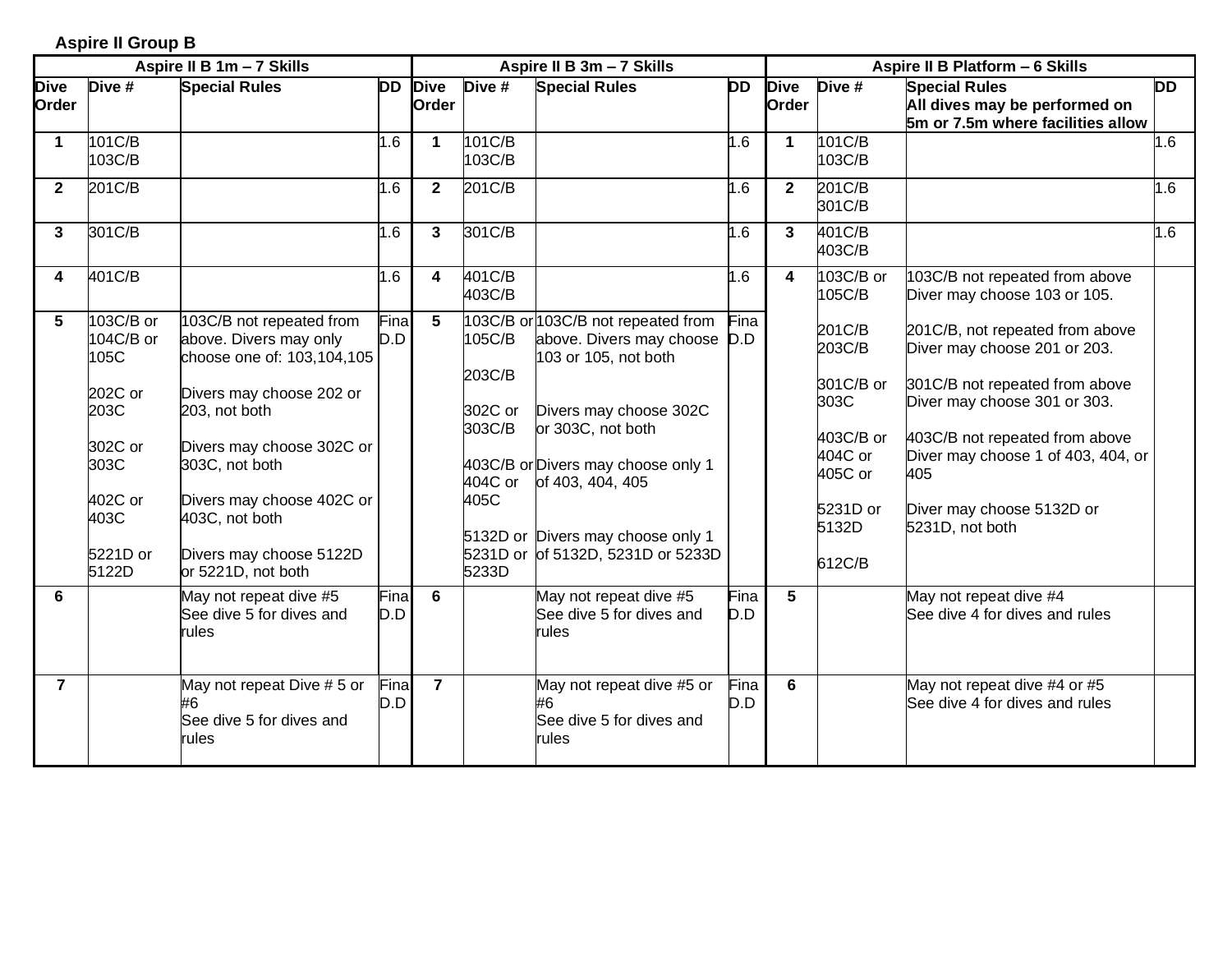#### **Aspire I Group B**

|                      |                                                   | Aspire I B 1m - 6 Skills                                                                         |           |                         |                                        | Aspire I B 3m - 5 Skills                                    |           | Aspire I B Platform - 6 Skills |                                                   |                                                                    |           |
|----------------------|---------------------------------------------------|--------------------------------------------------------------------------------------------------|-----------|-------------------------|----------------------------------------|-------------------------------------------------------------|-----------|--------------------------------|---------------------------------------------------|--------------------------------------------------------------------|-----------|
| <b>Dive</b><br>Order | Dive #                                            | <b>Special Rules</b>                                                                             | <b>DD</b> | <b>Dive</b><br>Order    | Dive #                                 | <b>Special Rules</b>                                        | <b>DD</b> | <b>Dive</b><br>Order           | Dive #                                            | <b>Special Rules</b><br>All dives may be performed on<br>3m or 5m* | <b>DD</b> |
| $\mathbf{1}$         | 101C/B                                            |                                                                                                  | 1.6       | $\mathbf 1$             | 101C/B                                 |                                                             | 1.6       | $\mathbf{1}$                   | 001C/B                                            | 001B is front fall in pike performed<br>from feet                  | 1.6       |
| $\overline{2}$       | 201C<br>301C                                      |                                                                                                  | 1.6       | $\overline{2}$          | 201C<br>301C                           |                                                             | 1.6       | $\mathbf{2}$                   | 002C/A                                            |                                                                    | 1.6       |
| $\mathbf{3}$         | 401C/B                                            |                                                                                                  | 1.6       | 3                       | 401C/B                                 |                                                             | 1.6       | 3                              | 101C/B                                            |                                                                    | 1.6       |
| 4                    | 103C/B<br>202C<br>302C<br>402C<br>201C or<br>301C | 102C/B or Divers may choose<br>102 or 103, not both<br>201C or 301C (not<br>repeated from above) | 1.6       | $\overline{\mathbf{4}}$ | 103C/B<br>203C<br>303C<br>403C<br>301C | 201C or 201C or 301C (not repeated<br>from above)           | 1.6       | $\overline{\mathbf{4}}$        | 103C<br>401C or<br>403C<br>201C<br>301C<br>612C/B | Divers may choose 401 or 403, not<br>both                          | 1.6       |
| 5                    |                                                   | May not repeat dive<br>#4<br>See dive 4 for dives<br>and rules                                   | 1.6       | 5                       |                                        | May not repeat dive #4<br>See dive 4 for dives and<br>rules | 1.6       | $5\phantom{.0}$                |                                                   | May not repeat dive #4<br>See dive 4 for dives and rules           | 1.6       |
| 6                    |                                                   | May not repeat dive<br>#4 or #5<br>See dive 4 for dives<br>and rules                             | 1.6       |                         |                                        |                                                             |           | 6                              |                                                   | May not repeat dive #4 or #5<br>See dive 4 for dives and rules     | 1.6       |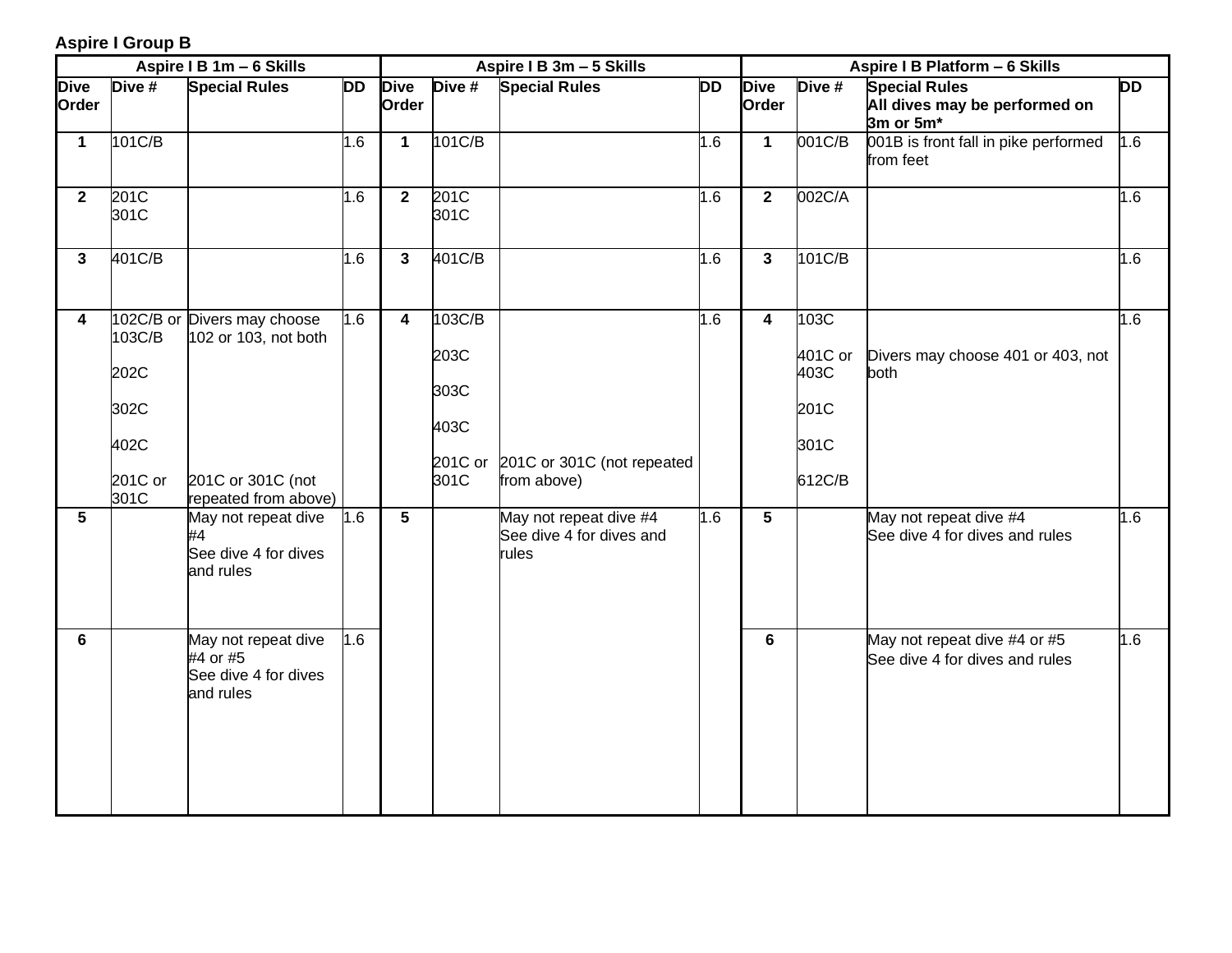#### **Aspire II Group A**

|                      |                                                                                                                                         | Aspire II A 1m - 8 Skills                                                                                                                                                                                                                                                                              |             |                         |                                                                                         | Aspire II A 3m - 7 Skills                                                                                                                                                                                                                                                                                                            | Aspire II A Platform - 6 Skills |                      |                                                                  |                                                                                                                                                                                                                                                                                                                                                                              |             |
|----------------------|-----------------------------------------------------------------------------------------------------------------------------------------|--------------------------------------------------------------------------------------------------------------------------------------------------------------------------------------------------------------------------------------------------------------------------------------------------------|-------------|-------------------------|-----------------------------------------------------------------------------------------|--------------------------------------------------------------------------------------------------------------------------------------------------------------------------------------------------------------------------------------------------------------------------------------------------------------------------------------|---------------------------------|----------------------|------------------------------------------------------------------|------------------------------------------------------------------------------------------------------------------------------------------------------------------------------------------------------------------------------------------------------------------------------------------------------------------------------------------------------------------------------|-------------|
| <b>Dive</b><br>Order | Dive #                                                                                                                                  | <b>Special Rules</b>                                                                                                                                                                                                                                                                                   | <b>DD</b>   | <b>Dive</b><br>Order    | Dive #                                                                                  | <b>Special Rules</b>                                                                                                                                                                                                                                                                                                                 | <b>DD</b>                       | <b>Dive</b><br>Order | Dive #                                                           | <b>Special Rules</b><br>All dives may be performed on<br>5m or 7.5m                                                                                                                                                                                                                                                                                                          | DD          |
| $\mathbf 1$          | 101C/B<br>103C/B                                                                                                                        |                                                                                                                                                                                                                                                                                                        | 1.6         | $\mathbf{1}$            | 101C/B<br>103C/B                                                                        |                                                                                                                                                                                                                                                                                                                                      | 1.6                             | $\mathbf 1$          | 101C/B<br>103C/B                                                 |                                                                                                                                                                                                                                                                                                                                                                              | 1.6         |
| $\mathbf{2}$         | 201C/B                                                                                                                                  |                                                                                                                                                                                                                                                                                                        | 1.6         | $\mathbf{2}$            | 201C/B                                                                                  |                                                                                                                                                                                                                                                                                                                                      | 1.6                             | $\mathbf{2}$         | 201C/B<br>301C/B                                                 |                                                                                                                                                                                                                                                                                                                                                                              | 1.6         |
| 3                    | 301C/B                                                                                                                                  |                                                                                                                                                                                                                                                                                                        | 1.6         | $\overline{\mathbf{3}}$ | 301C/B                                                                                  |                                                                                                                                                                                                                                                                                                                                      | 1.6                             | $\mathbf{3}$         | 401C/B<br>403C/B                                                 |                                                                                                                                                                                                                                                                                                                                                                              | 1.6         |
| 4                    | 401C/B                                                                                                                                  |                                                                                                                                                                                                                                                                                                        | 1.6         | 4                       | 401C/B                                                                                  |                                                                                                                                                                                                                                                                                                                                      | 1.6                             | 4                    | 105C/B                                                           | 103C/B or 103C or 103B (not repeated from Fina<br>above). Divers may choose 103 D.D                                                                                                                                                                                                                                                                                          |             |
| 5<br>6               | 5122D<br>5132D<br>5124D<br>5221D<br>5231D<br>5223D<br>105C<br>202C<br>203C<br>302C<br>303C<br>5122D<br>5132D<br>5124D<br>5221D<br>5231D | 103C/B or 103C/B not repeated from Fina<br>104C/B or above, Choose only 1 of<br>103, 104, 105<br>Divers may choose 202 or<br>203, not both<br>Divers may choose 302 or<br>303, not both<br>402C/B or Divers may choose 402 or<br>403C/B or 403, not both<br>Divers may choose only 1<br>twisting dive. | 1.6<br>D.D  | 5                       | 105C/B<br>205C<br>305C<br>403C/B or<br>404C or<br>405C<br>5132D or<br>5134D or<br>5233D | 103C/B or 103C/B (not repeated from<br>above) Divers may choose<br>103 or 105, not both<br>203C/B or Divers may choose 203 or<br>205, not both<br>303C/B or Divers may choose 303 or<br>305, not both<br>Divers may choose only 1 of<br>403, 404, or 405<br>Divers may choose only 1 of<br>5231D or 5132D, 5134D, 5231D, or<br>5233D | Fina<br>D.D                     |                      | 203C/B<br>303C<br>404C or<br>405C<br>5231D or<br>5132D<br>612C/B | or 105, not both<br>201C/B or 201C or 201B (not repeated from<br>above). Divers may choose 201<br>or 203, not both<br>301C/B or 301C or 301B (not repeated from<br>above). Divers may choose 301<br>or 303, not both<br>403C/B or 403C or 403B (not repeated from<br>above). Divers may choose only<br>1 of 403, 404 or 405<br>Divers may choose 5132D or<br>5231D, not both |             |
| $\overline{7}$       | 5223D                                                                                                                                   | May not repeat dive #6<br>See dive 6 for dives and<br>rules                                                                                                                                                                                                                                            | Fina<br>D.D | $6\phantom{1}$          |                                                                                         | May not repeat dive #5<br>See dive 5 for dives and<br>rules                                                                                                                                                                                                                                                                          | Fina<br>D.D                     | 5                    |                                                                  | May not repeat dive #4<br>See dive 4 for dives and rules                                                                                                                                                                                                                                                                                                                     | Fina<br>D.D |
| 8                    |                                                                                                                                         | May not repeat dive #6 or Fina<br>#7<br>See dive 6 for dives and<br>rules                                                                                                                                                                                                                              | D.D         | $\overline{7}$          |                                                                                         | May not repeat dive #5 or #6 Fina<br>See dive 5 for dives and<br>rules                                                                                                                                                                                                                                                               | D.D                             | 6                    |                                                                  | May not repeat dive #4 or #5<br>See dive 4 for dives and rules                                                                                                                                                                                                                                                                                                               | Fina<br>D.D |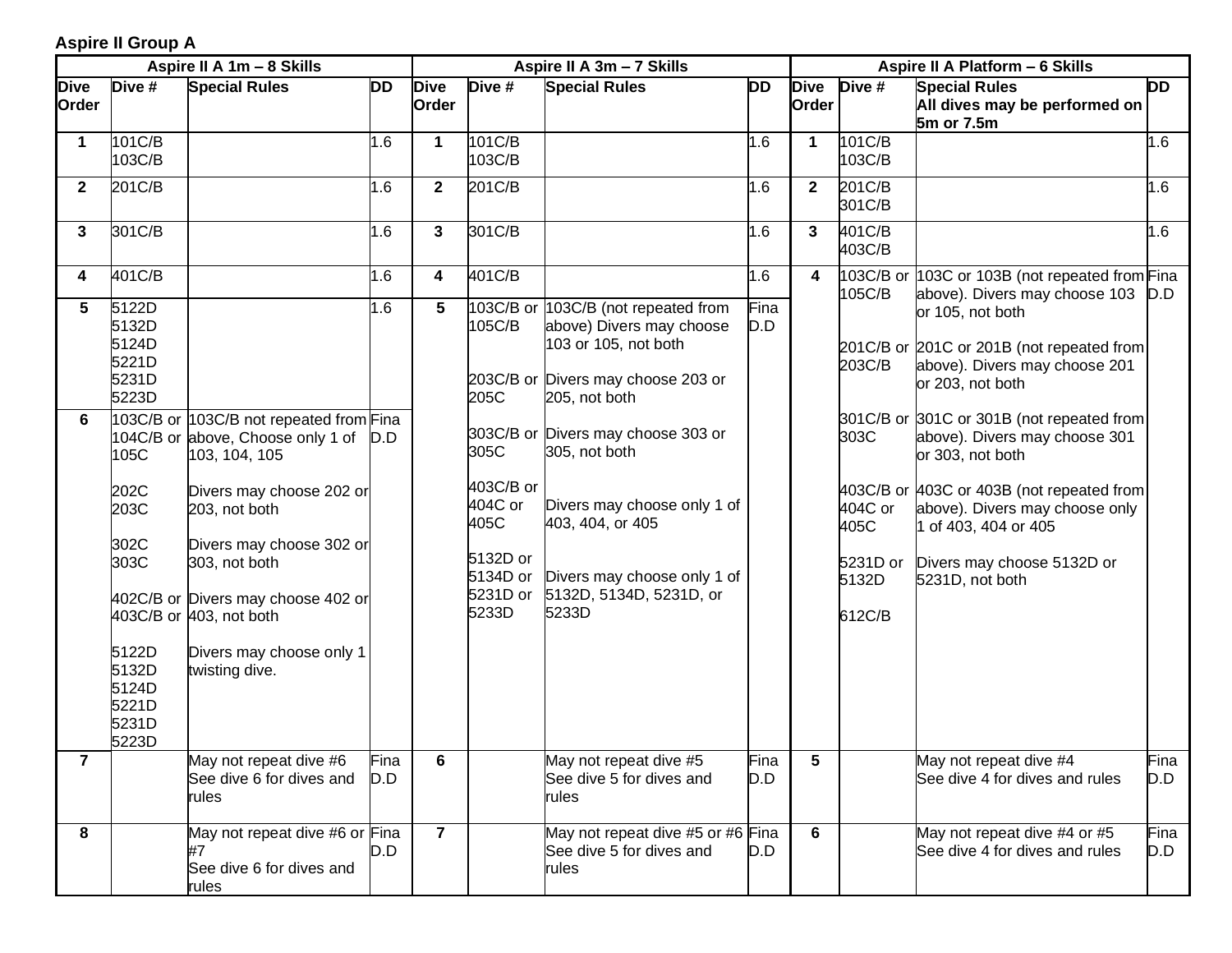#### **Aspire I Group A**

|                      |                                                          | Aspire I A 1m - 6 Skills                                                                                                                                                                                                                                                       |             |                         |                                                   | Aspire I A 3m - 5 Skills                                                             |             | Aspire I A Platform - 6 Skills |                                                   |                                                                    |           |
|----------------------|----------------------------------------------------------|--------------------------------------------------------------------------------------------------------------------------------------------------------------------------------------------------------------------------------------------------------------------------------|-------------|-------------------------|---------------------------------------------------|--------------------------------------------------------------------------------------|-------------|--------------------------------|---------------------------------------------------|--------------------------------------------------------------------|-----------|
| <b>Dive</b><br>Order | Dive #                                                   | <b>Special Rules</b>                                                                                                                                                                                                                                                           | <b>DD</b>   | <b>Dive</b><br>Order    | Dive #                                            | <b>Special Rules</b>                                                                 | DD          | <b>Dive</b><br>Order           | Dive #                                            | <b>Special Rules</b><br>All dives may be performed<br>on 3m or 5m* | <b>DD</b> |
| $\mathbf{1}$         | 101C/B                                                   |                                                                                                                                                                                                                                                                                | 1.6         | $\mathbf{1}$            | 101C/B                                            |                                                                                      | 1.6         | 1                              | 001C/B                                            | 001B is front fall in pike<br>performed from feet                  | 1.6       |
| $\mathbf{2}$         | 201C/B<br>301C/B                                         |                                                                                                                                                                                                                                                                                | 1.6         | $\mathbf{2}$            | 201C<br>301C                                      |                                                                                      | 1.6         | $\mathbf{2}$                   | 002C/A                                            |                                                                    | 1.6       |
| $\mathbf{3}$         | 401C/B                                                   |                                                                                                                                                                                                                                                                                | 1.6         | $\mathbf{3}$            | 401C/B                                            |                                                                                      | 1.6         | $\mathbf{3}$                   | 101C/B                                            |                                                                    | 1.6       |
| 4                    | 301C/B<br>302C or<br>303C<br>403C/B<br>5122D or<br>5221D | 102C/B or Divers may choose 102 or<br>103C/B or 103, not both<br>201C/B or 201C/B or 301C/B (not<br>repeated from above).<br>Divers may choose 302 or<br>303, not both<br>402C/B or Divers may choose 402 or<br>403, not both<br>Divers may choose 5122D or<br>5221D, not both | Fina<br>D.D | $\overline{\mathbf{4}}$ | 103C/B<br>201C or<br>301C<br>203C<br>302C<br>403C | 201C or 301C (not repeated<br>from above). Divers may<br>choose 201 or 203, not both | Fina<br>D.D | $\overline{\mathbf{4}}$        | 103C<br>401C or<br>403C<br>201C<br>301C<br>612C/B | Divers may choose 401 or<br>403, not both                          | 1.6       |
| 5                    |                                                          | May not repeat dive #4<br>See dive 4 for dives and rules D.D                                                                                                                                                                                                                   | Fina        | $5\overline{)}$         |                                                   | May not repeat dive #4<br>See dive 4 for dives and rules D.D                         | Fina        | 5                              |                                                   | May not repeat dive #4<br>See dive 4 for dives and<br>rules        | 1.6       |
| 6                    |                                                          | May not repeat dive #4 or #5<br>See dive 4 for dives and rules D.D                                                                                                                                                                                                             | Fina        |                         |                                                   |                                                                                      |             | 6                              |                                                   | May not repeat dive #4 or #5<br>See dive 4 for dives and rules     | 1.6       |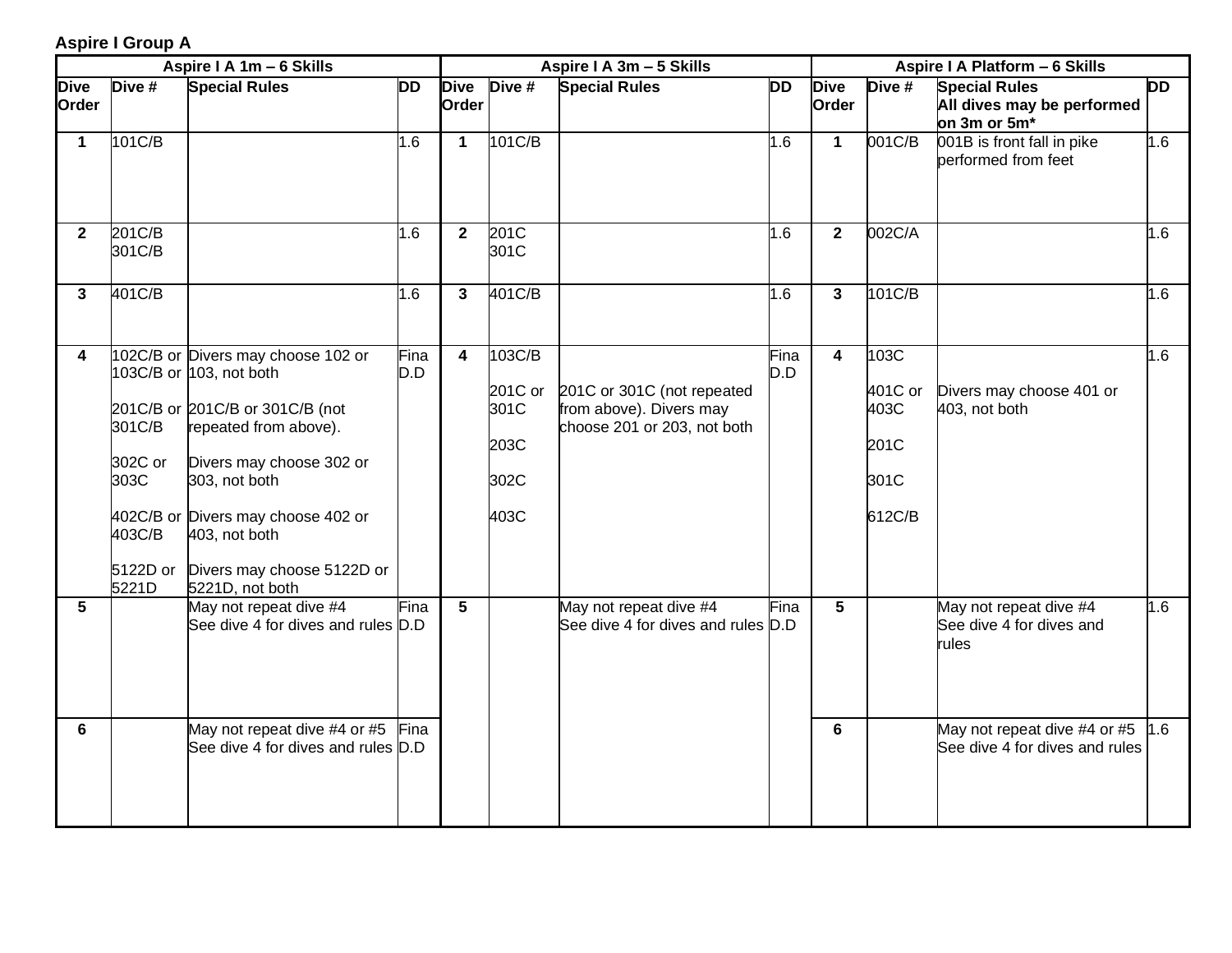#### **Master Dive Requirements:**

The age categories are 25-49, and 50 and over. FINA rulebook may be modified as follows:

Across both categories:

- (i) All dives performed must have a different dive number
- (ii) No minimum number of groups need be represented (a competitive list may consist of all twisting dives).
- (iii) 100, 200, 001, 002 are allowed in any position, on any board with a D.D. of 1.0.

Special rules for 50 & over:

- (i) Dives performed from 10 meter must be foot-first dives.
- (ii) Dives performed from 10 meter must not exceed a degree of difficulty of 2.0.

|  | <b>Age Category</b> | 25-49 |
|--|---------------------|-------|
|--|---------------------|-------|

|              | Men |           |       |   | Women     |       |
|--------------|-----|-----------|-------|---|-----------|-------|
| One<br>meter |     | different | dives | 6 | different | dives |
| Three meter  |     | different | dives | 6 | different | dives |
| Platform     | 6   | different | dives | 6 | different | dives |

Age Category 50 & over

|                     | Men |           |       |   | Women     |       |  |  |
|---------------------|-----|-----------|-------|---|-----------|-------|--|--|
| meter<br><b>One</b> | 6   | different | dives | 5 | different | dives |  |  |
| Three meter         | 6   | different | dives | 5 | different | dives |  |  |
| Platform            | 5   | different | dives | 5 | different | dives |  |  |

### **5.2**